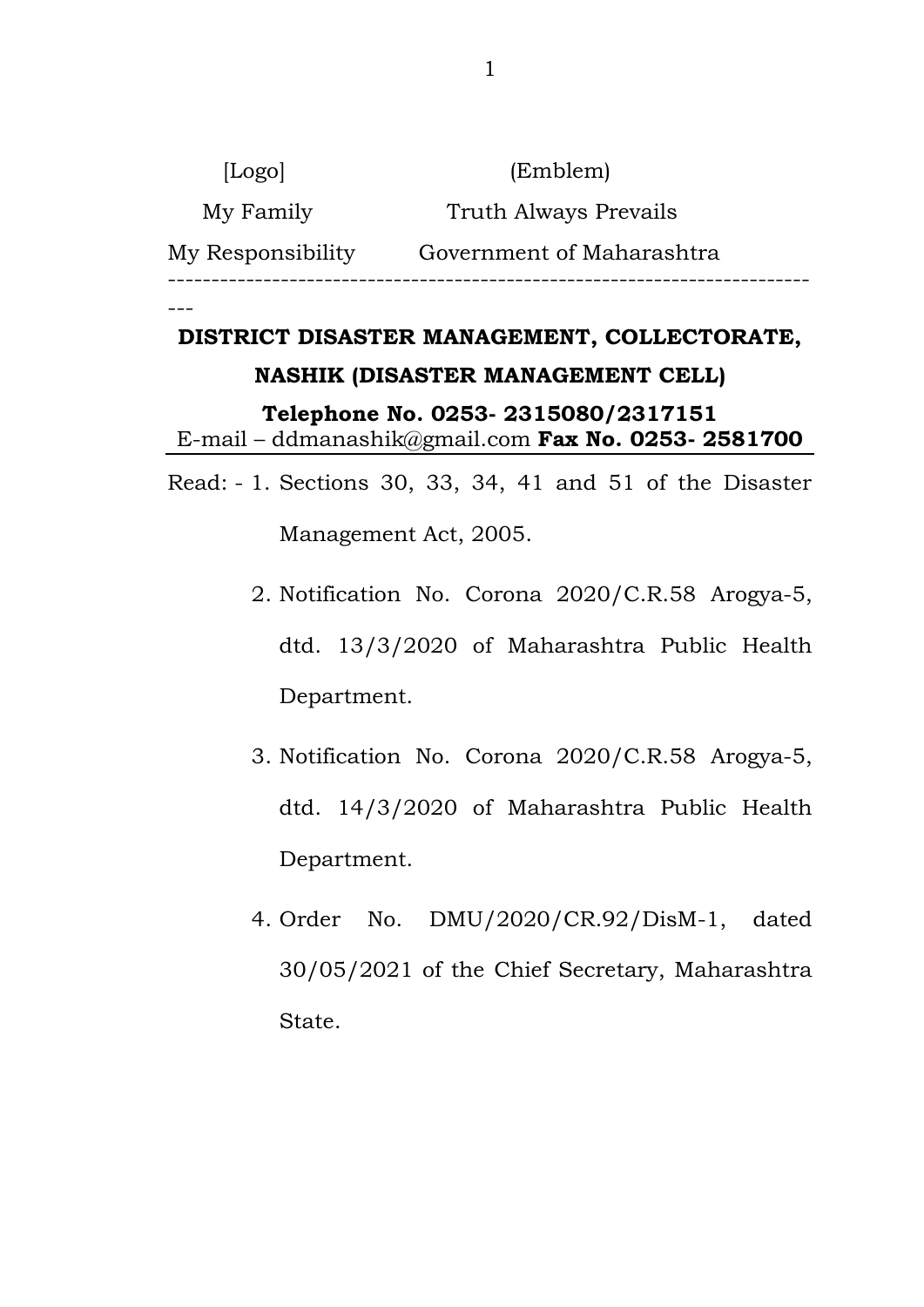- 5. Meeting of District Disaster Management Authority, Nashik held on the date 30/07/2021 via audio-video conferencing.
- 6. Order bearing No. Corona 2021/CR. 366/Arogya-5, dtd. 02/08/2021 of the Chief Secretary, Maharashtra State.

-------------------------------------------------------------------------- ---

> **District Disaster Management Authority, Collectorate, Nashik No. Cell/Corona Virus/528/2021 Nashik Date 03/08/2021**

**- : ORDER : -**

Whereas, District Disaster Management Authority has been formed under section 25 of the Disaster Management Act, 2005 and as per sub-section 2(A) thereof, the Collector and District Magistrate is the ex-officio Chairman of the said Authority;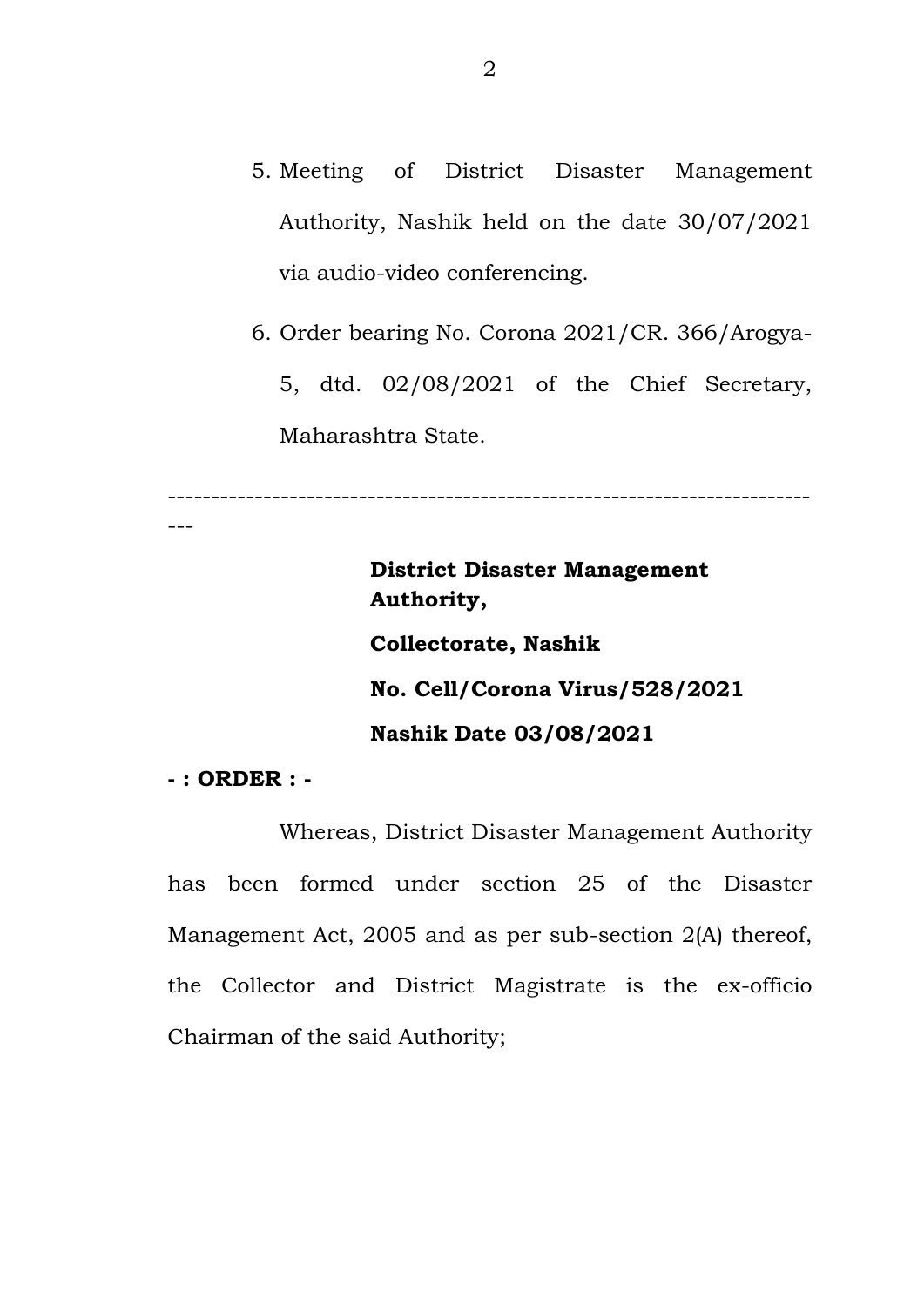Whereas, the State Government has enforced the Epidemic Diseases Act, 1897 in the State with effect from the date 13th March, 2020 for preventing the spread of Corona Virus (Covid-19) vide the Reference No. 02 and has issued notification for implementation of the provisions of Chapters 2, 3 and 4. The Rules in respect thereof have been published vide the Reference No. 03 and the Collector has been declared as the Competent Authority;

Whereas, vide the Reference No. 06 the Circular of the Chief Secretary, Revenue and Forest Department, Disaster Management, Relief and Rehabilitation Department, Mantralaya, Mumbai (**Break the Chain-Modified Guidelines**), changes have been made in various restrictions by taking into consideration the position of Corona in the State;

Whereas, pursuant to the thorough discussions that took place in the meeting of District Disaster Management Authority, Nashik held on the date

3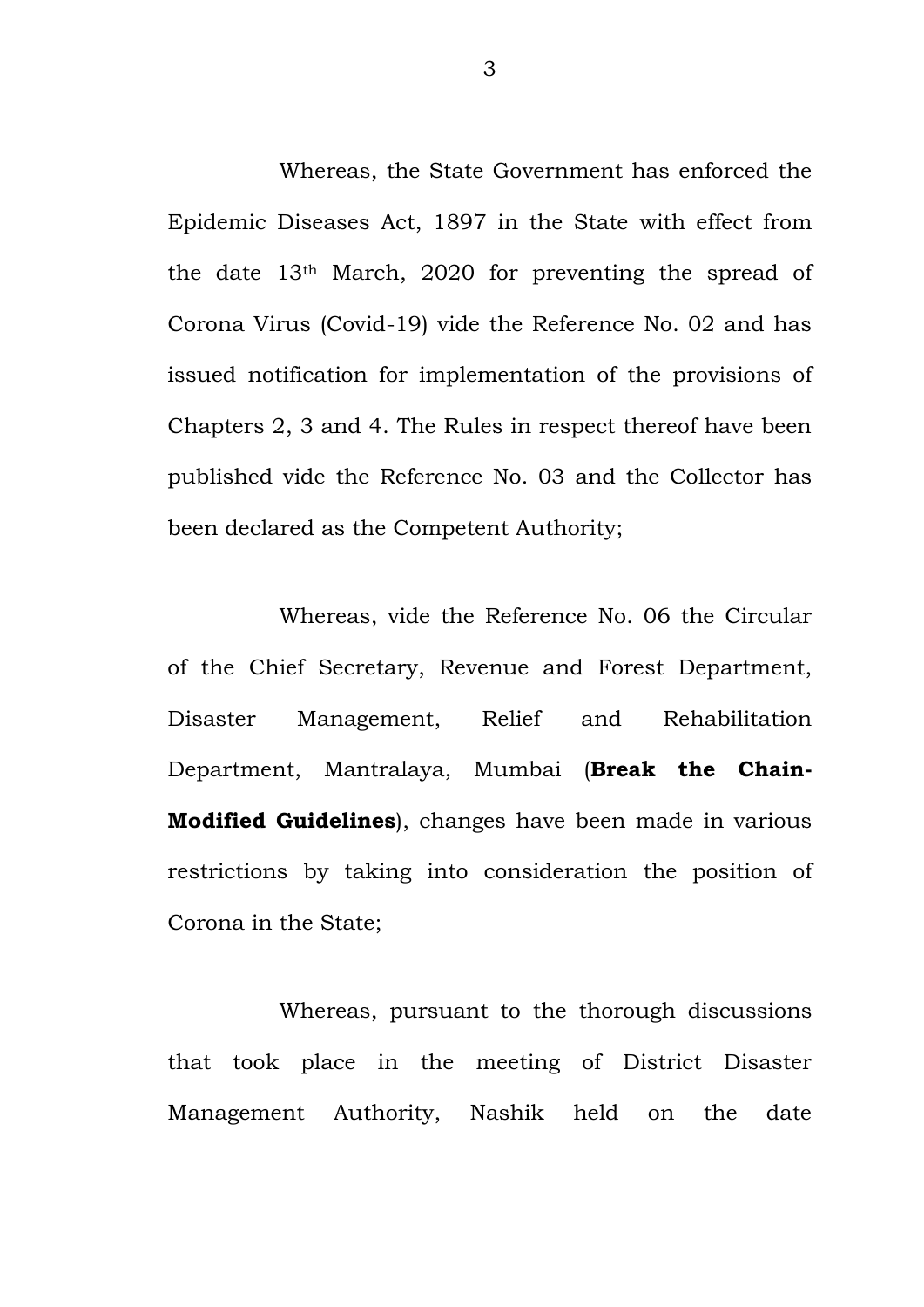30/07/2021, District Disaster Management Authority has unanimously taken decision to enforce the restrictions, as they are, in Nashik District as per the directions issued by the State Government.

Therefore, **I, Suraj D. Mandhare, Collector, Nashik and Chairman, District Disaster Management Authority, Nashik**, as per the powers conferred on me under Reference Nos. 01 to 03, enforce the restrictions mentioned in the Order being Reference No. 06, as they are, within Nashik Municipal Corporation and Nashik District area **from the date 03 August, 2021 midnight 00.00 o'clock** till further order.

## **Weekend Lockdown**

**All the shops/establishments, malls shall remain fully closed on Sundays of every week. Only medical service and medical shops and milk/newspaper vendor/vegetables and fruits shops shall remain open. Further, home delivery service for food items shall**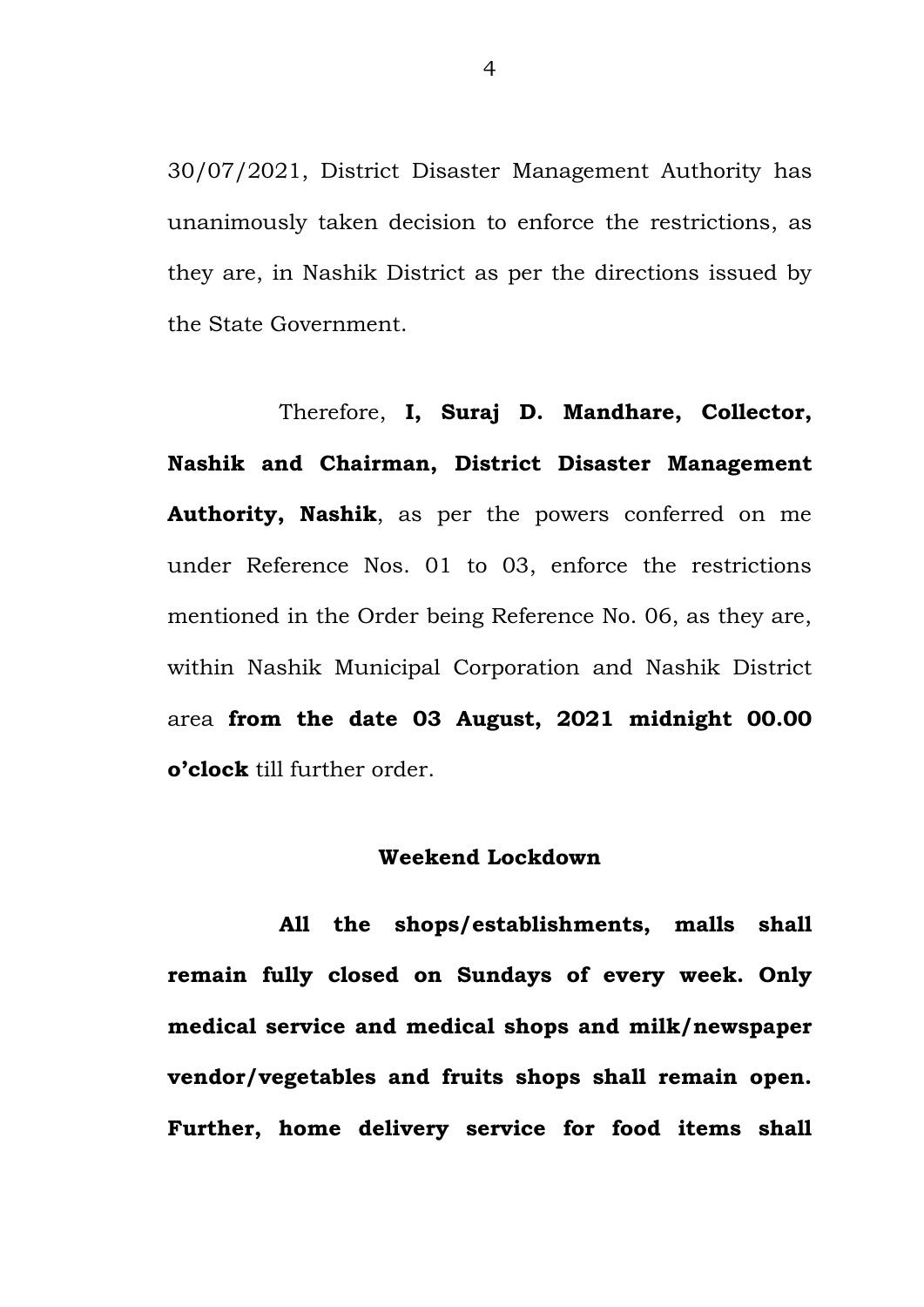**remain open in the hotels and restaurants/food stalls. Subject to the terms and conditions stipulated in the previous orders, marriage functions can be organized within the prescribed time limit.**

#### **Penalty for violation**

It shall be binding on all the concerned, who have been granted permission as above, to scrupulously comply with the Covid-19 related guidelines, directions and Covid Appropriate Behaviour. If any violation is noticed in this regard, the establishment operator shall be fined to the tune of Rs. 5000/- and the customers/other persons present at that place shall be fined to the tune of Rs. 1000/-. In case second time violation is noticed, such establishment shall be kept sealed till termination of Covid-19 Notification.

All the departments concerned shall scrupulously implement the aforesaid order and shall from time to time submit reports to the Coordinator, Emergency Task Centre, Collectorate, Nashik.

5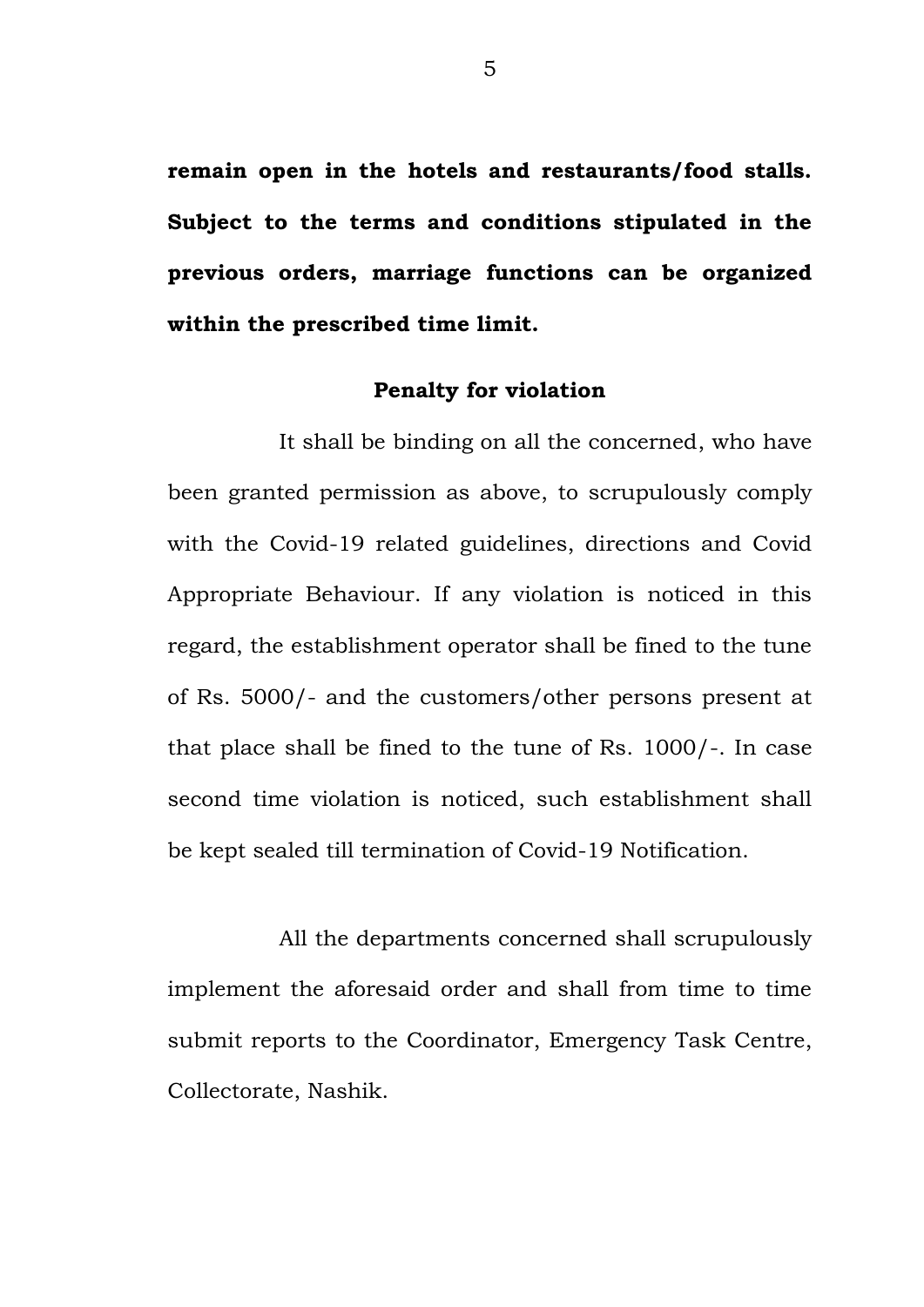**Only those things which have been mentioned anew clearly in the order as eligible for opening can be opened anew. Those things which have been restricted shall continue to be restricted. As to the things that have not been clearly mentioned in this order, the restriction in the orders issued heretofore for the same shall remain applicable as they are.**

If any person, institution or organization commits violation of the above order, legal action shall be taken against him/it under the Disaster Management Act, 2005 and the Epidemic Diseases Act 1897 and the Indian Penal Code, 1860 and other Acts and Rules of the Government in this regard, which may please be noted.

### **Enclosure: Copy of the Notification being Reference 06.**

Sd/- (Illegible) 3/8 (**Suraj D. Mandhare, I.A.S.) Collector, Nashik and Chairman District Disaster Management Authority,**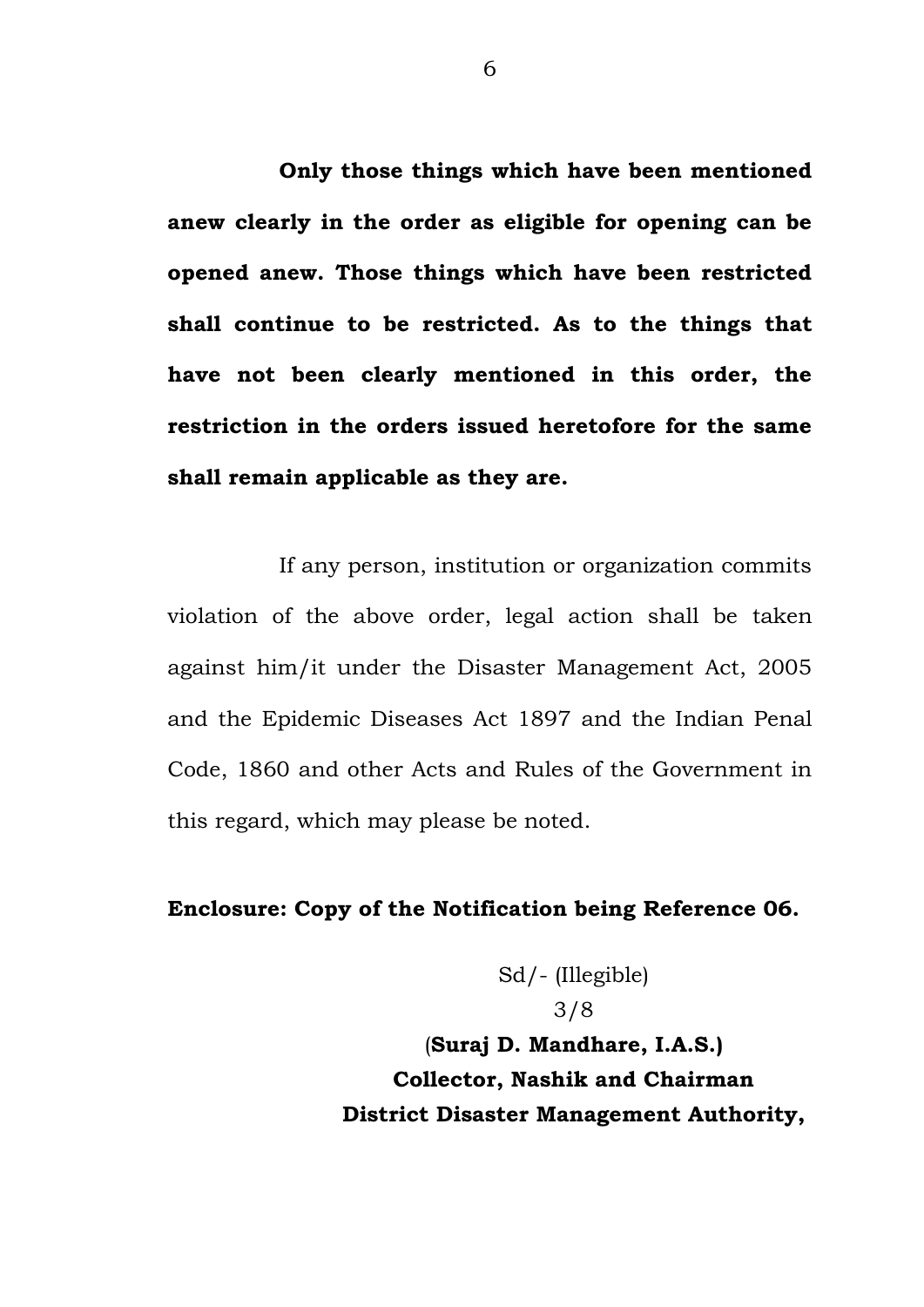## **Collectorate, Nashik**

**To,**

- 1. All concerned Heads …………………., Dist. Nashik.
- 2. District Information Officer, Nashik for necessary action.

## **Copy forwarded respectfully for information to,**

- 1. Hon. Divisional Commissioner, Nashik Division, Nashik.
- 2. Hon. Director, Disaster Management, Mantralaya, Mumbai-32.

## **Copy sent for information and necessary action to,**

- 1. Commissioner of Police, Nashik City.
- 2. Commissioner, Municipal Corporation, Nashik/ Malegaon.
- 3. Superintendent of Police, Nashik (Rural).
- 4. Chief Executive Officer, Zilla Parishad, Nashik.
- 5. Chief Conservator of Forest, Forest Department, Nashik.
- 6. Sub-Divisional Magistrate, (All), ……………………….. (Dist. Nashik),